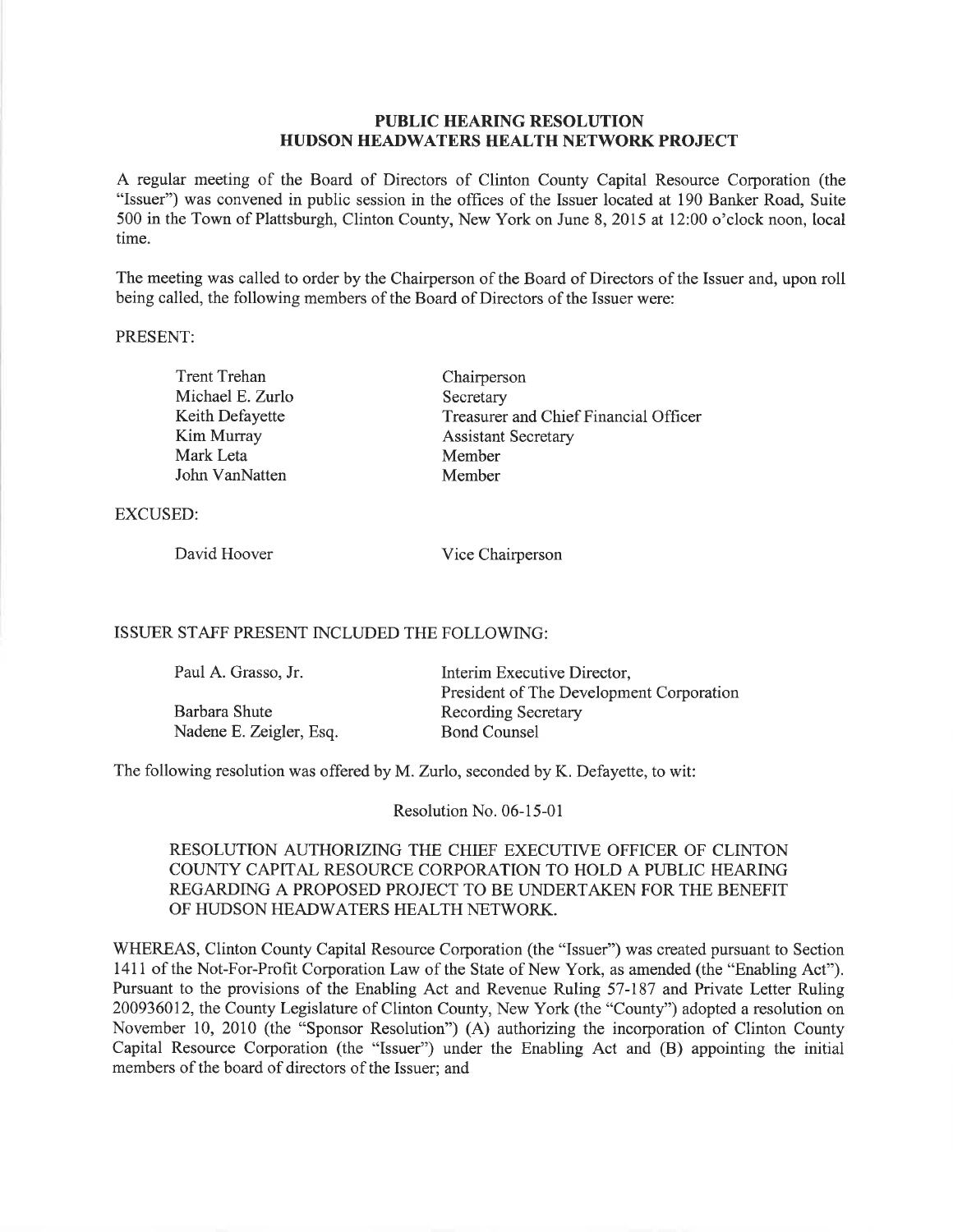Resolution  $# 06-15-01 -$  Public Hearing Hudson Heodwoters Clinton Counly Copifol Resource Corporolion June 8,2015 Page 2 of 4

WHEREAS, on December 13,2010, a certificate of incorporation was filed with the New York Secretary of State's Office (the "Certificate of Incorporation") creating the Issuer as a public instrumentality of the County; and

WHEREAS, the Issuer is authorized and empowered by the provisions of the Enabling Act to relieve and reduce unemployment, promote and provide for additional and maximum employment, better and maintain job opportunities, and lessen the burdens of government and act in the public interest, and in carrying out the aforesaid purposes and in exercising the powers conferred in the Enabling Act, the Enabling Act declares that the Issuer will be performing essential governmental functions; and

WHEREAS, to accomplish its stated purposes, the Issuer is authorized and empowered under the Enabling Act to acquire real and personal property; to borrow money and issue negotiable bonds, notes and other obligations therefore; to lease, sell, mortgage or otherwise dispose of or encumber any of its real or personal property upon such terms as it may determine; and otherwise to carry out its corporate purposes in the territory in which the operations of the Issuer are principally to be conducted; and

WHEREAS, Hudson Headwaters Health Network, a New York not-for-profit corporation (the "Institution"), submitted an application (the "Application") to the Issuer, a copy of which Application is on file at the office of the Issuer, which Application requested that the Issuer consider undertaking a project (the "Project") for the benefit of the Institution, said Project consisting of the following: (A) (1) the acquisition of an interest in an approximate 5.80 acre parcel of land located on Route 11 (currently tax map # 33.-1-28) in the Town of Champlain, Clinton County, New York (the "Land"), (2) the construction on the Land of a building to contain approximately 25,916 square feet (the "Facility") and (3) the acquisition and installation therein and thereon of certain machinery and equipment (the "Equipment") (the Land, the Facility and the Equipment being collectively referred to as the "Project Facility"), all of the foregoing to be owned and operated by the Institution as a medical facility and other directly and indirectly related activities; (B) the financing of all or a portion of the costs of the foregoing by the issuance of revenue bonds of the Issuer in one or more issues or series in an aggregate principal amount sufficient to pay the cost of undertaking the Project, together with necessary incidental costs in connection therewith, estimated not to exceed 510,000,000 (the "Obligations"); (C) paying a portion of the costs incidental to the issuance of the Obligations, including issuance costs of the Obligations and any reserve funds as may be necessary to secure the Obligations; and (D) the making of a loan (the "Loan") of the proceeds of the Obligations to the Institution or such other person as may be designated by the Institution and agreed upon by the Issuer; and

WHEREAS, pursuant to the Issuer's certificate of incorporation, prior to the Issuer providing the Financial Assistance, the Issuer, among other things, must hold a public hearing in accordance with the guidelines set forth in Section 859-a of the General Municipal Law with respect to the Project; and

WHEREAS, with respect to any portion of the Obligations intended to be issued as federally tax-exempt obligations, interest on such portion of the Obligations will not be excludable from gross income for federal income tax purposes unless pursuant to Section 147(Ð of the lnternal Revenue Code of 1986, as amended (the "Code") and the regulations of the United States Treasury Department thereunder (the "Treasury Regulations"), the issuance of such portion of the Obligations is approved by the County Legislature of Clinton County, New York, after the Issuer has held a public hearing pursuant to Section 147(Ð of the Code on the nature and location of the Project Facility and the issuance of such portion of the Obligations; and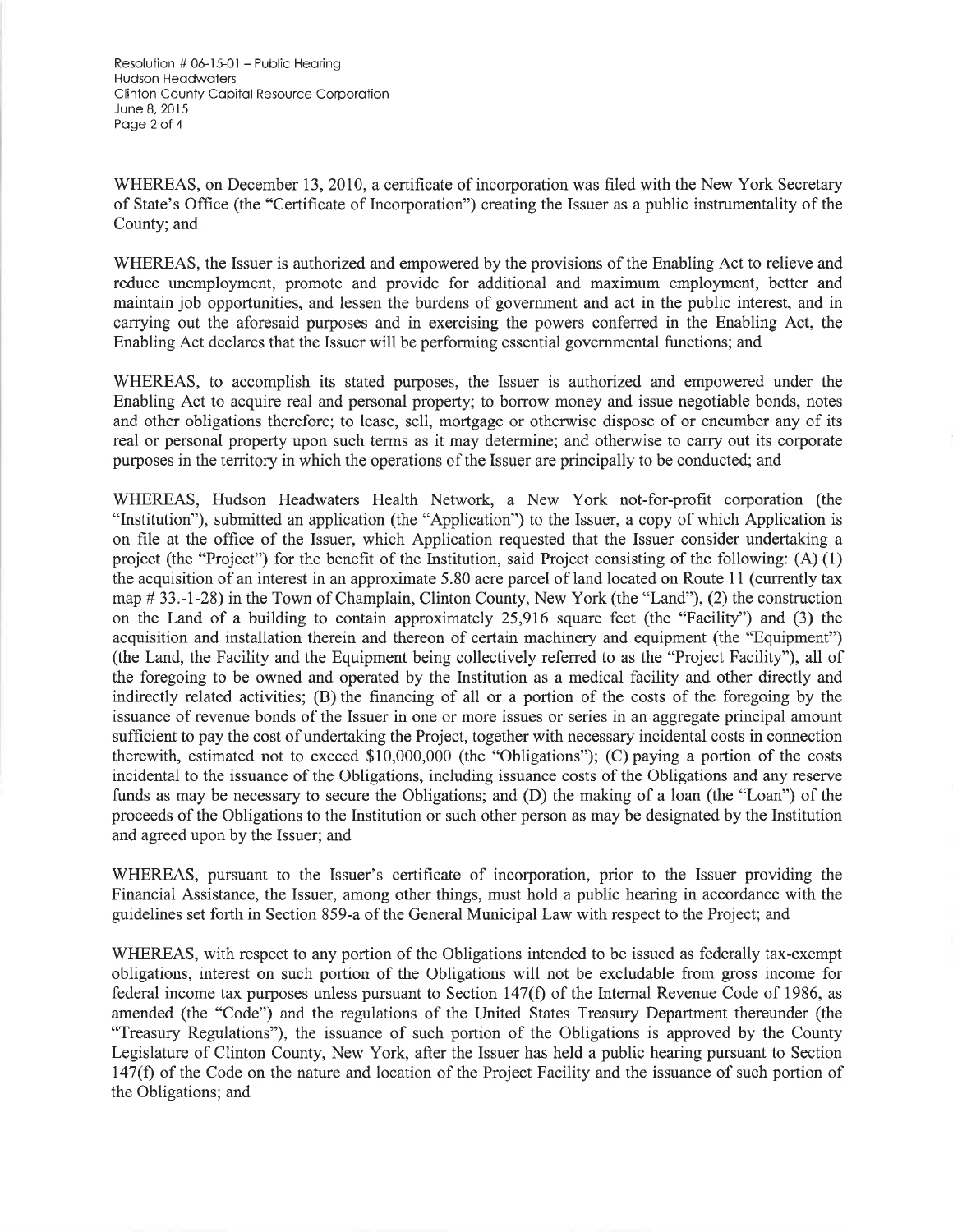Resolution # 06-15-01 - Public Hearing **Hudson Headwaters** Clinton County Capital Resource Corporation June 8, 2015 Page 3 of 4

WHEREAS, the Issuer desires to provide for compliance with the provisions of its certificate of incorporation and Section 147(f) of the Code with respect to the Project;

## NOW. THEREFORE. BE IT RESOLVED BY THE MEMBERS OF THE BOARD OF DIRECTORS OF CLINTON COUNTY CAPITAL RESOURCE CORPORATION, AS FOLLOWS:

The Issuer hereby authorizes the Chief Executive Officer of the Issuer, after consultation Section 1. with the directors of the Issuer and the Issuer's Counsel and Bond Counsel, (A) to establish the time, date and place for a public hearing of the Issuer to hear all persons interested in the Project (the "Public Hearing"); (B) to cause the Public Hearing to be held in a city, town or village where the Project Facility is located, and to cause notice of such Public Hearing to be given to the public by publishing a notice or notices of such Public Hearing in a newspaper of general circulation available to the residents of the governmental units where the Project Facility is located, such notice or notices to comply with the requirements of Section 859-a of the General Municipal Law and Section 147(f) of the Code and to be published no fewer than fourteen (14) days prior to the date established for such Public Hearing; (C) to cause notice of the Public Hearing to be given to the chief executive officer of the county and of each city, town, village and school district in which the Project Facility is located no fewer than fourteen (14) days prior to the date established for such Public Hearing; (D) to conduct such Public Hearing; (E) to cause a report of the Public Hearing fairly summarizing the views presented at such Public Hearing (the "Public Hearing Report") to be promptly prepared and cause copies of said Public Hearing Report to be made available to the directors of the Issuer; and (F) if any portion of the Obligations is intended to be issued as federally tax-exempt obligations, to cause copies of said Public Hearing Report to be made available to the County Legislature of Clinton County, New York.

Section 2. The Chairman, Vice Chairman and/or Chief Executive Officer of the Issuer is hereby authorized and directed to distribute copies of this Resolution to the Institution and to do such further things or perform such acts as may be necessary or convenient to implement the provisions of this Resolution.

All action taken by the Chairman, Vice Chairman and/or Chief Executive Officer of the Section 3. Issuer in connection with the Public Hearing with respect to the Project prior to the date of this Resolution is hereby ratified and confirmed.

Section 4. This Resolution shall take effect immediately.

The question of the adoption of the foregoing Resolution was duly put to a vote on roll call, which resulted as follows:

| Trent Trehan     | <b>VOTING</b> | <b>YES</b>     |
|------------------|---------------|----------------|
| David Hoover     | <b>VOTING</b> | <b>EXCUSED</b> |
| Michael E. Zurlo | <b>VOTING</b> | <b>YES</b>     |
| Keith Defayette  | <b>VOTING</b> | <b>YES</b>     |
| Kim Murray       | <b>VOTING</b> | <b>YES</b>     |
| Mark Leta        | <b>VOTING</b> | <b>ABSTAIN</b> |
| John VanNatten   | <b>VOTING</b> | <b>ABSTAIN</b> |
|                  |               |                |

The foregoing Resolution was thereupon declared duly adopted.